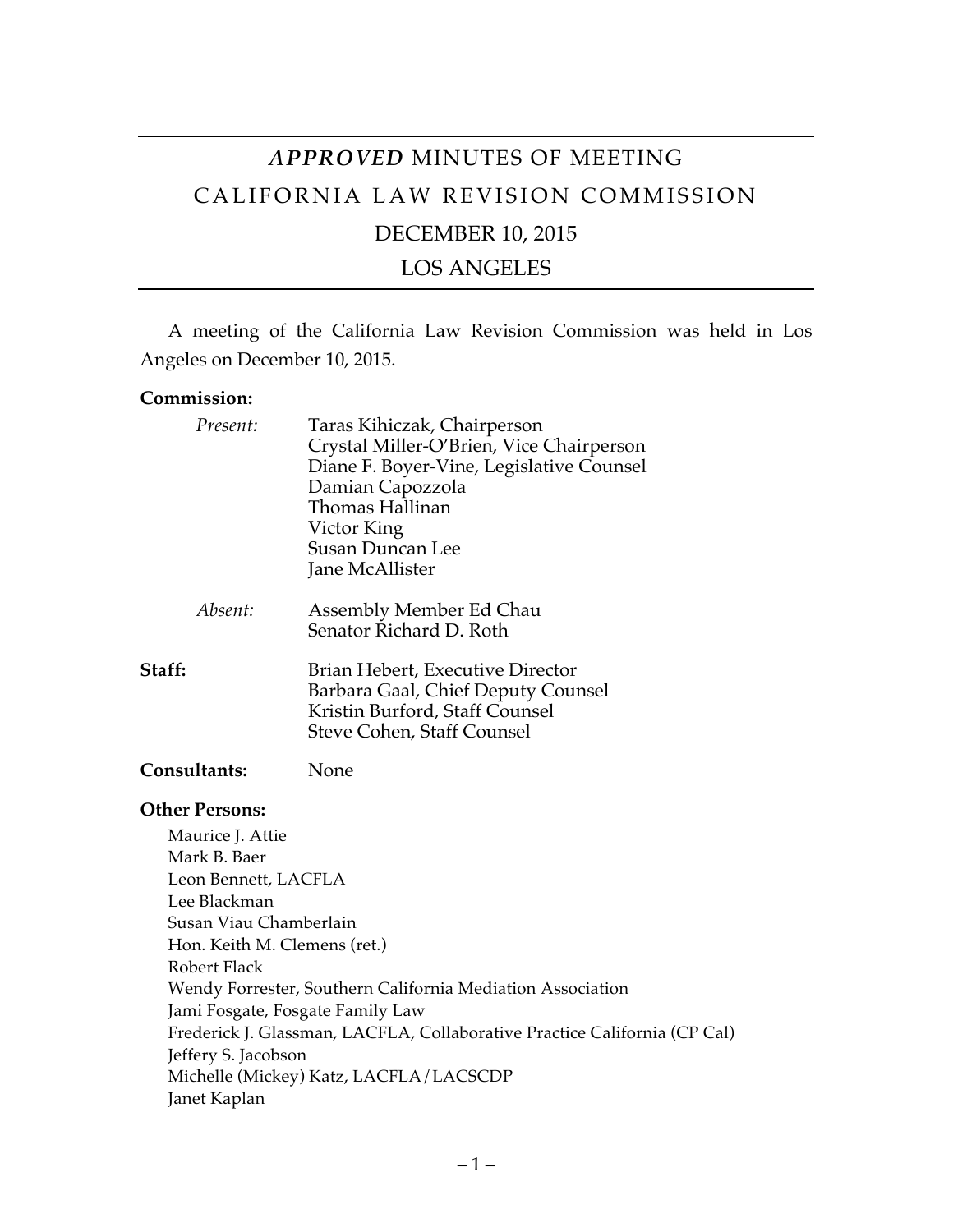Ron Kelly Jeff Kichaven John Adam Lazor Kelly Cohen-Leider, Jill Cohen Mediation Mark Lewis Dvorah Markman, FLAMES - Mediation Study Group Janet Martinez, Stanford Law School Judith Nesburn, LACFLA, LAWCDP, FLAMES Cari M. Pines Phyllis G. Pollock Joan Patsy Ostroy, LACFLA, State Bar Family Law Section, Consensual Dispute Resolution Kelly Chang Rickert Delilah Knox Rios Lynette Berg Robe Karen Rosin Warren Sacks Fern Topas Salka, LACFLA, FLAMES Ana Sambold, San Diego County Bar Association and National Conflict Resolution Center Joe Spirito Hon. Gretchen Taylor (ret.) Heidi S. Tuffias, LAWCDP Barry Vaughan, Inland Valley Arbitration and Mediation Services (IVAMS) Karinya Verghese Darlene Wanger Jennifer Winestone Marvin Whistler Bonnie Yaeger, State Bar Family Law Section, Consensual Dispute Resolution

#### CONTENTS

| Study G-300 - State and Local Agency Access to Customer Information from Communication    |
|-------------------------------------------------------------------------------------------|
|                                                                                           |
| Study K-402 — Relationship Between Mediation Confidentiality and Attorney Malpractice and |
|                                                                                           |
|                                                                                           |
|                                                                                           |
|                                                                                           |
|                                                                                           |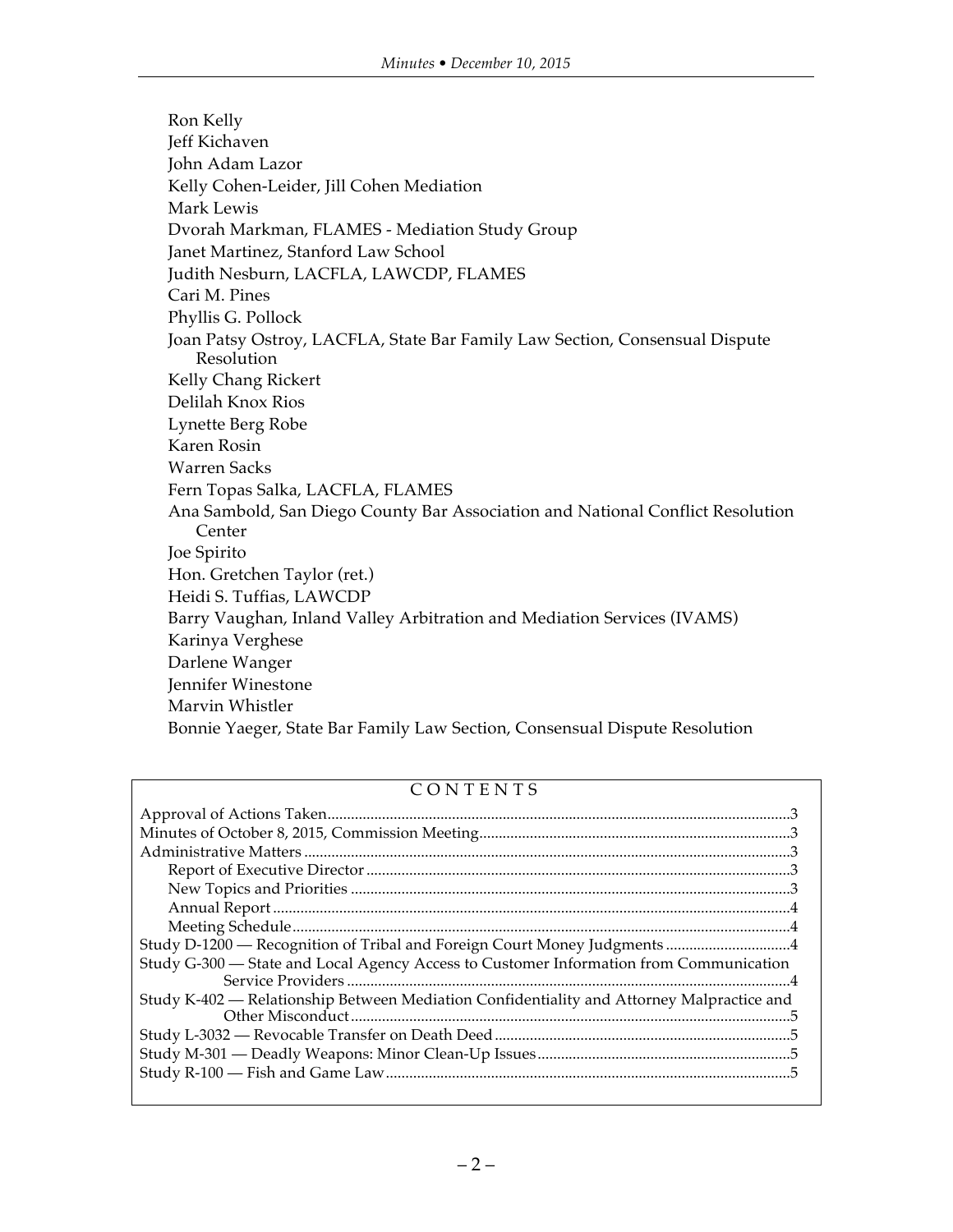#### **APPROVAL OF ACTIONS TAKEN**

 Unless otherwise indicated, the Commission decisions noted in these Minutes were approved by all members present at the meeting. If a member who was present at the meeting voted against a particular decision, abstained from voting, or was not present when the decision was made, that fact will be noted in connection with the affected decision.

#### MINUTES OF OCTOBER 8, 2015, COMMISSION MEETING

 Memorandum 2015-39 and its First Supplement presented a draft of the Minutes of the October 8, 2015, Commission meeting. The Commission approved the Minutes, with the revision set out in the First Supplement. (*Commissioner Miller-O'Brien was not present when this decision was made.*)

| 12 | <b>ADMINISTRATIVE MATTERS</b> |
|----|-------------------------------|
|    |                               |

#### **Report of Executive Director**

The Executive Director had no administrative matters to report.

**New Topics and Priorities**

 The Commission considered Memorandum 2014-41 and its First and Second Supplements, presenting the status of the Commission's current program of work, the new topics suggestions received in 2015, and discussing work priorities for 2016. The Commission made the following decisions:

- The Commission accepted the staff recommendations made in Memorandum 2015-47 and its supplements, including a recommendation to adopt the priority scheme summarized on pages 33-36 of the memorandum.
- The staff will continue including a "Projected Completion of Active Studies" chart in future New Topics and Priorities memoranda.
- Future meeting agendas will include an opportunity for Commissioners to suggest new topics of study.
- (*Commissioner Miller-O'Brien was not present when these decisions were made.)*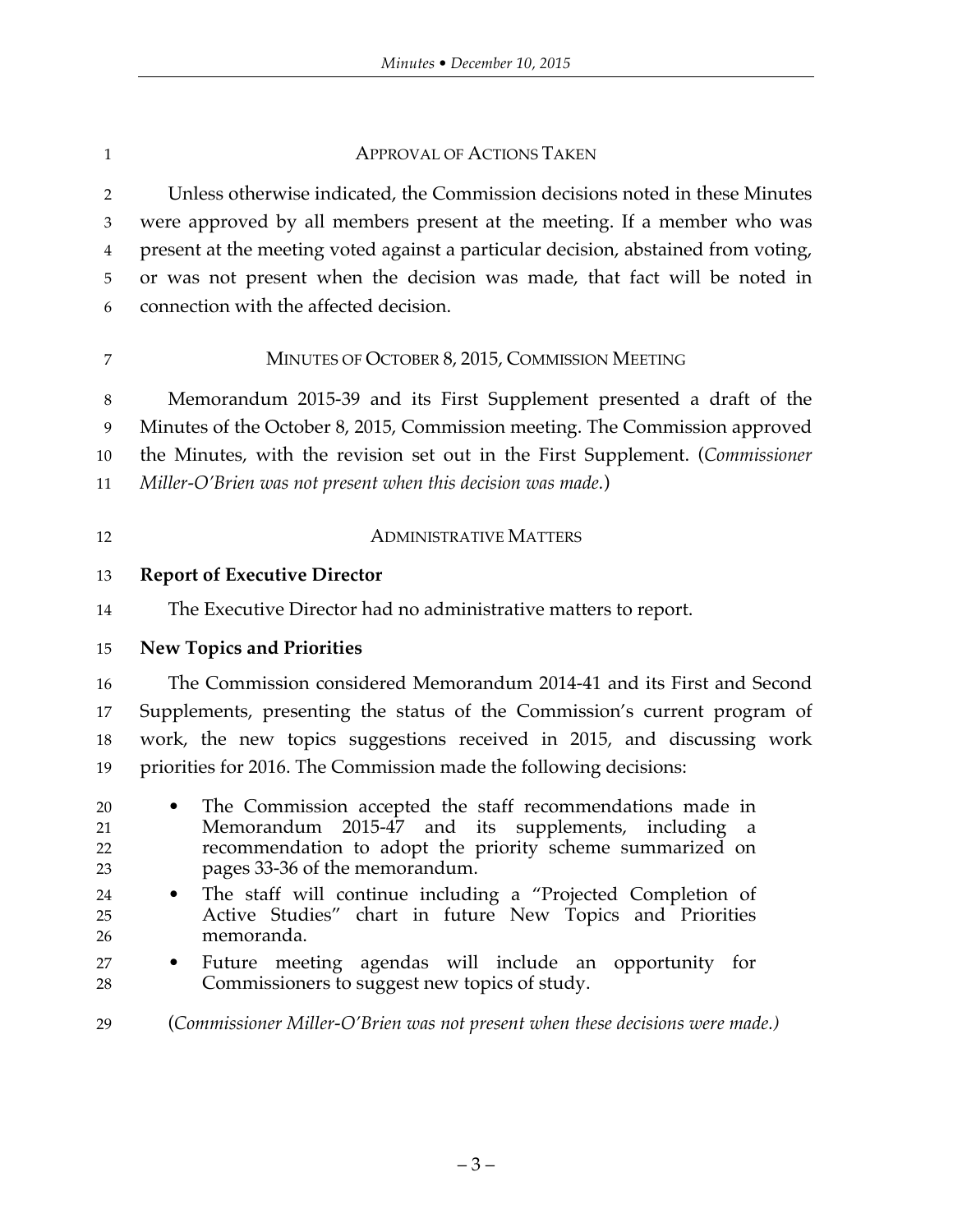## **Annual Report**

 The Commission considered Memorandum 2015-48, presenting a draft of the 2015-2016 Annual Report. The Commission approved the report for publication and distribution to the Legislature and the Governor, without change. (*Commissioner Miller-O'Brien was not present when this decision was made.*)

## **Meeting Schedule**

 The Commission changed the location of its February 4, 2016, meeting to Sacramento. At the February meeting, the Commission will consider a possible change to the date of its April 1, 2016, meeting.

STUDY D-1200 — RECOGNITION OF TRIBAL AND FOREIGN COURT MONEY JUDGMENTS

 The Commission considered Memorandum 2015-50, discussing the standards for recognition of foreign and tribal court defamation judgments.

 With respect to foreign court defamation judgments, the Commission decided to incorporate the standards of the federal SPEECH Act (28 U.S.C. §§ 4101-4105) into California law by reference. (*Commissioner Boyer-Vine abstained from this decision.*)

 With respect to tribal court defamation judgments, the staff will conduct further review into whether the SPEECH Act governs these judgments. If the SPEECH Act does not govern these judgments, the Commission directed the staff to leave the current provisions on recognition of a tribal court defamation judgment unchanged. If the SPEECH Act governs tribal court judgments, the Commission directed the staff to incorporate the federal SPEECH Act standards for tribal court judgments into California law. (*Commissioner Boyer-Vine abstained from these decisions.*)

 The staff will conduct further research into the Legislative intent with respect to the grounds for declaratory relief under Code of Civil Procedure Section 1717(c).

| 28 | STUDY G-300 — STATE AND LOCAL AGENCY ACCESS TO CUSTOMER INFORMATION |
|----|---------------------------------------------------------------------|
| 29 | FROM COMMUNICATION SERVICE PROVIDERS                                |

 The Commission considered Memorandum 2015-51, discussing relevant 2015 legislation and possible next steps in the study. The Commission decided to table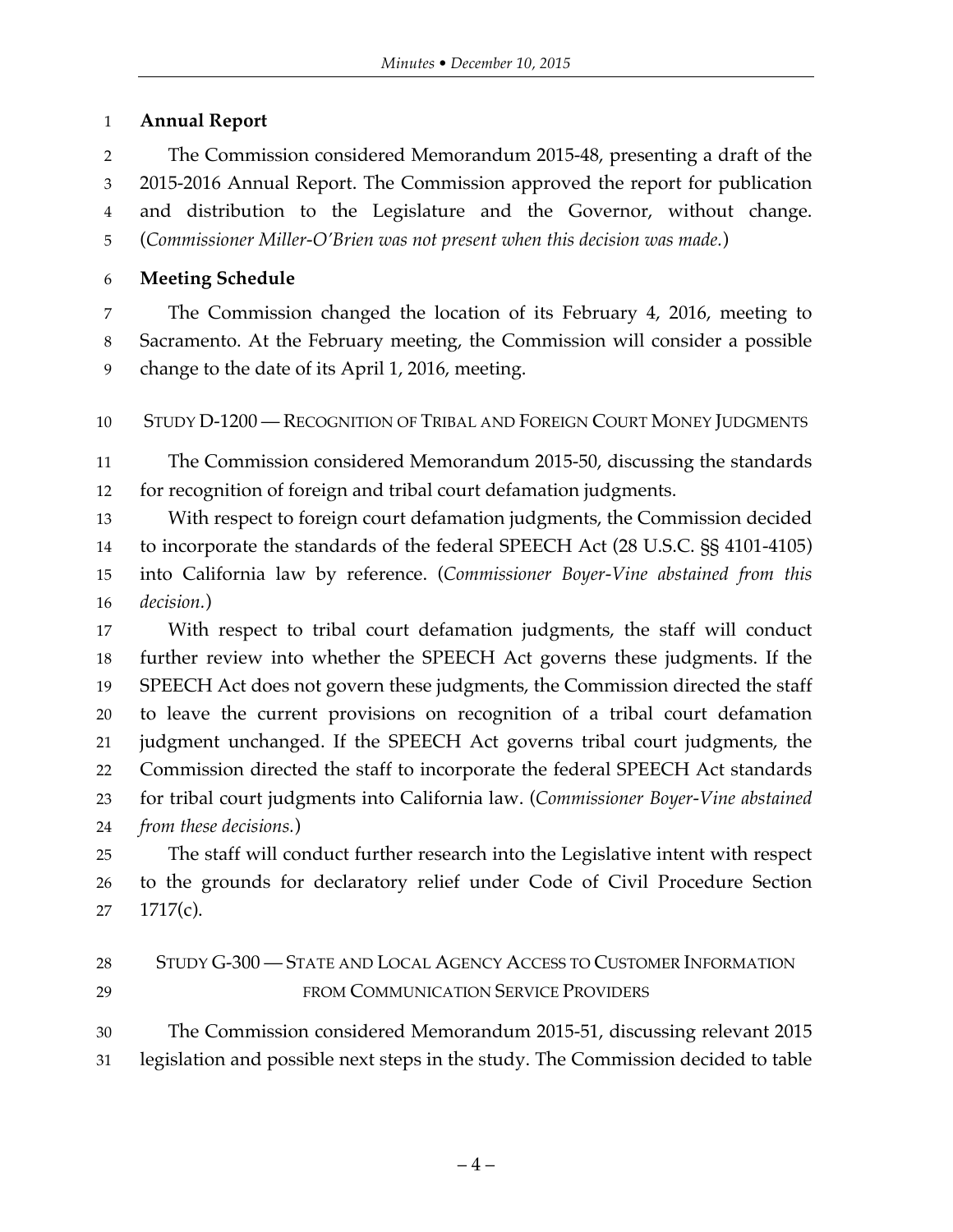the study for a year, turning back to the related study of Government Interruption of Communication Services.

## STUDY K-402 — RELATIONSHIP BETWEEN MEDIATION CONFIDENTIALITY AND ATTORNEY MALPRACTICE AND OTHER MISCONDUCT

 The Commission considered Memorandum 2015-54 and its First and Second Supplements (public comment) and Memorandum 2015-55 and its First Supplement (*in camera* screening process). The Commission also considered the three documents attached to the Third Supplement to Memorandum 2015-54, which were submitted during the meeting. The Commission heard testimony from numerous speakers, almost all of whom expressed concern about weakening the existing protections for mediation communications. No Commission action was required or taken.

#### STUDY L-3032 — REVOCABLE TRANSFER ON DEATH DEED

 The Commission considered Memorandum 2015-53, discussing a new study of the efficacy of the revocable transfer on death deed that was authorized by AB 139 (Gatto) (2015 Cal. Stat. ch. 293).

 With one change, the Commission approved the study approach recommended in the memorandum — in addition to the methods recommended in the memorandum, the staff should contact the Uniform Law Commission to request their assistance in gathering information about the operation of the Uniform Real Property Transfer on Death Act.

STUDY M-301 — DEADLY WEAPONS: MINOR CLEAN-UP ISSUES

 The Commission considered Memorandum 2015-49, presenting a draft recommendation proposing minor clean-up of various Penal Code provisions relating to deadly weapons.

 The Commission approved the draft as a final recommendation for publication and distribution to the Legislature and the Governor.

28 STUDY R-100 — FISH AND GAME LAW

 The Commission considered Memorandum 2015-52 and its First Supplement, presenting a draft of gill and trammel net provisions. With respect to those